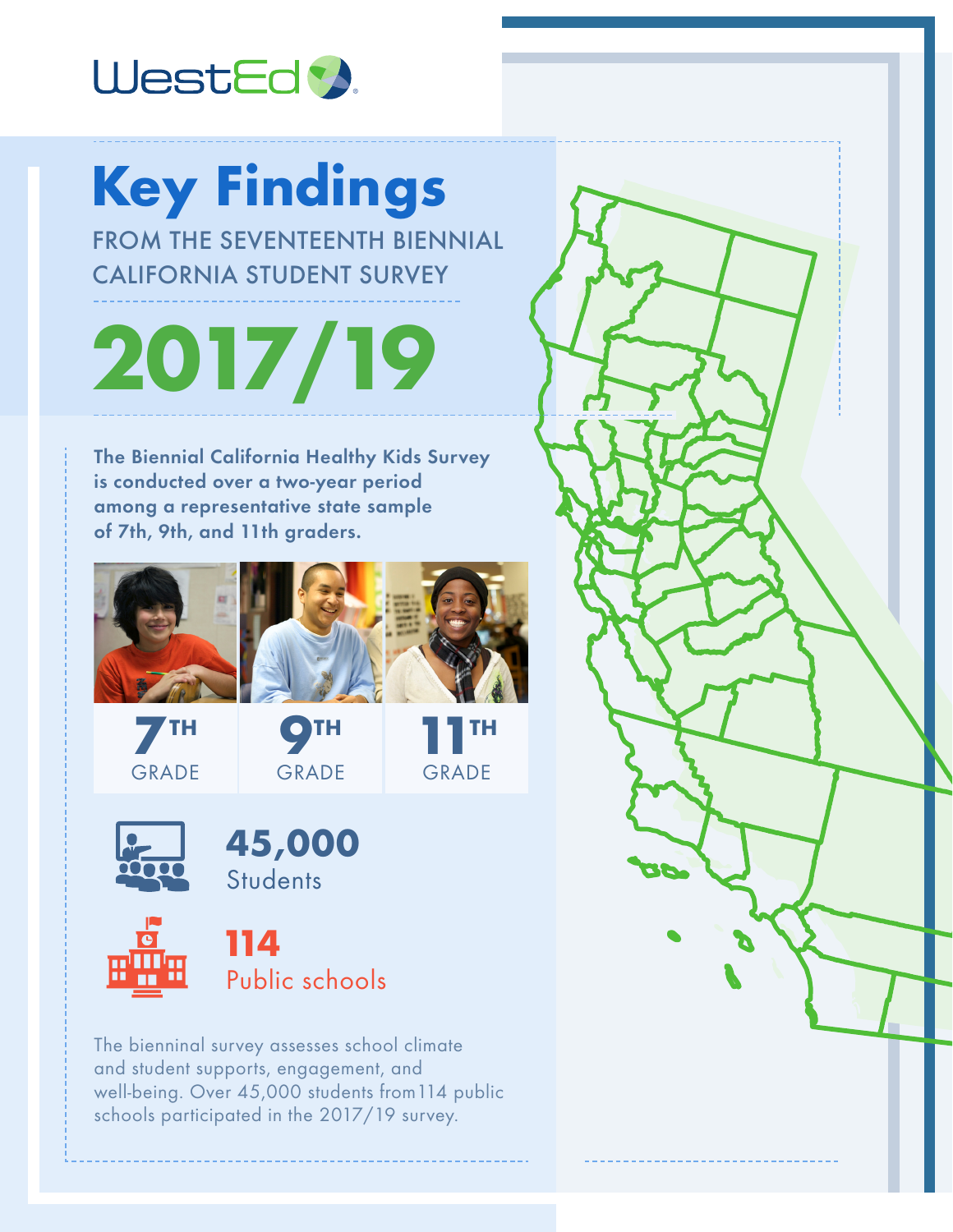# PUPIL ENGAGEMENT, SCHOOL CLIMATE, & SAFETY

There has been a lack of progress since 2011/13 in indicators of learning engagement and school climate, state improvement priorities under the Local Control and Funding Formula, with the exception of school attendance. The most negative trend has been for school safety. Generally, engagement and climate indicators become more negative as grade level increases.

### **NOTABLE CHANGES** Trends since 2015/17.

| <b>SCHOOL ATTENDANCE</b>                       |     |                 |
|------------------------------------------------|-----|-----------------|
| 7™ GRADF                                       | 50% | $+5$            |
| 9™ GRADE                                       | 44% | $+6$            |
| <b>11TH GRADE</b>                              | 39% | $+8$            |
| <b>11<sup>th</sup> GRADE TRUANCY</b>           | 8%  | $\mathbf{M}$ -2 |
| <b>PERCEIVED SCHOOL SAFETY</b>                 |     |                 |
| <b>7<sup>TH</sup> GRADE</b>                    | 61% | - 9             |
| GRADE<br>9 TH                                  | 55% | -4              |
| <b>11<sup>TH</sup> GRADE</b>                   | 54% | -6              |
| <b>7<sup>TH</sup> GR. ACADEMIC MOTIVATION</b>  | 75% | - 5             |
| <b>7<sup>TH</sup> GR. SCHOOL CONNECTEDNESS</b> | 62% |                 |

### **PERCEIVED SCHOOL SAFETY** 9TH GRADE



**Students' perceived safety at school went down in 2017/19 compared to 2011/13, but simultaneously they also reported decreases in bullying, fighting, and seeing firearms at school.**

### **HARASSMENT AND BULLYING** 9TH GRADE



### **PHYSICAL FIGHTS** 9TH GRADE



### **SEEN A WEAPON ON CAMPUS** 9TH GRADE



## **STUDENT ENGAGEMENT INCREASINGLY NEGATIVE**

Across several indicators, we observe student engagment becoming increasingly negative as they progress through the school system.



# **TRUANCY ACADEMIC MOTIVATION SCHOOL CONNECTEDNESS**



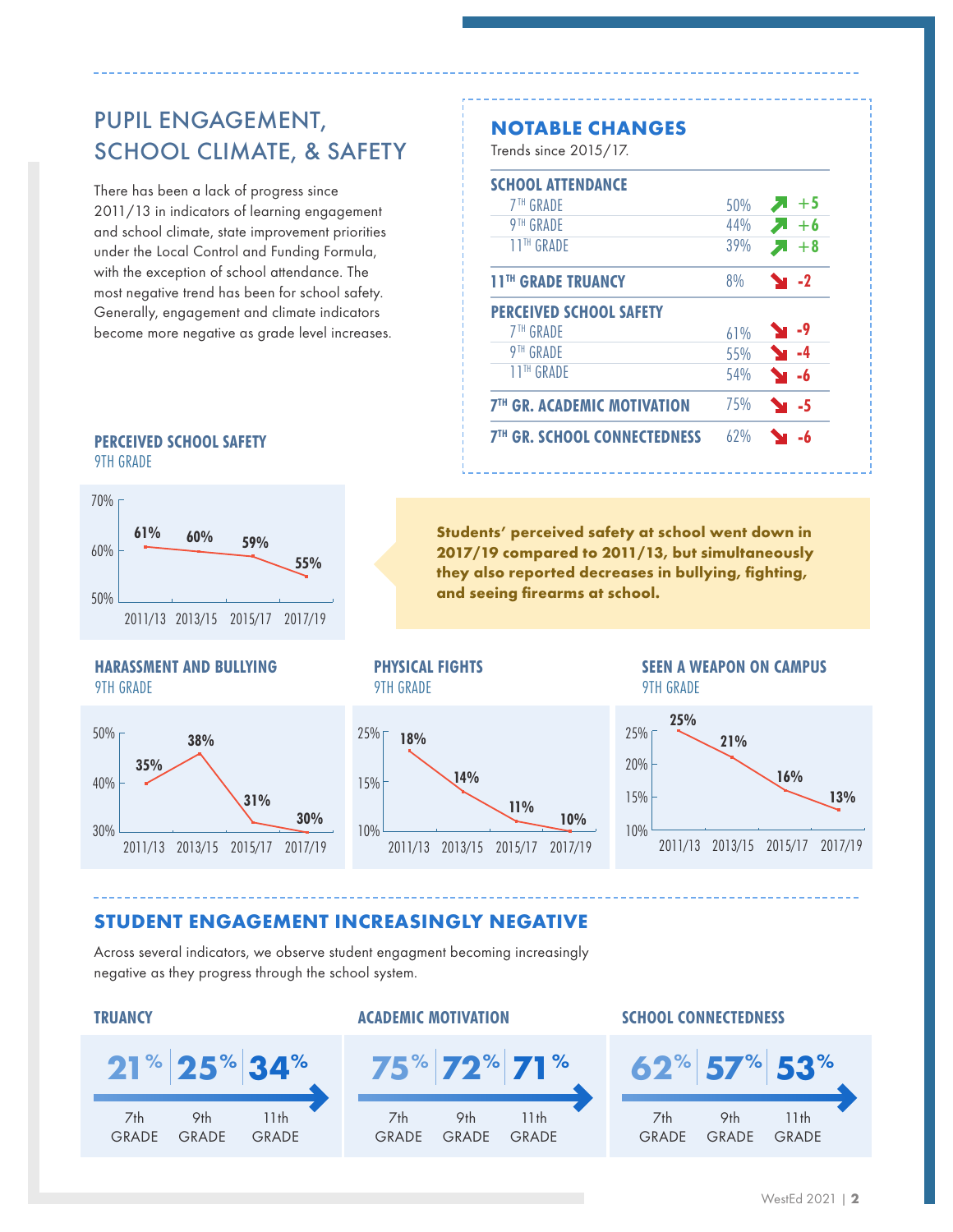# SCHOOL DEVELOPMENTAL SUPPORTS

Supports for students from adults at school that have been linked to positive development, resilience, academic success, and health are all lower than in 2011/13 and in most cases also lower than in 2015/17.

> Only about **one-in-three** students reported having **experienced opportunities for meaningful participation** —down 7 percentage points from 2011/13.

**Four-in-ten** secondary students report having **no caring adult relationships** —down 6 percentage points from 2011/13.



# MENTAL HEALTH

Chronic, debilitating sadness or hopelessness rose markedly in all grades to the highest levels in the past six years, to 30%, 33%, & 37%, reversing small improvements that occurred in 2015/17 among 7th, 9th, and 11th graders.

16% of 9th graders and 17% 11th graders had contemplated suicide in the past 12 months, little changed from 2015/17, when it declined notably.



### **PRONOUNCED INCREASES IN CHRONIC SADNESS EVEN BEFORE THE PANDEMIC – A WARNING SIGN**

More than one-in-three students report chronic, debilitating sadness in every age group polled.



Not only are students reporting more sadness over time, more students are reporting that they are chronically sad as the get older.